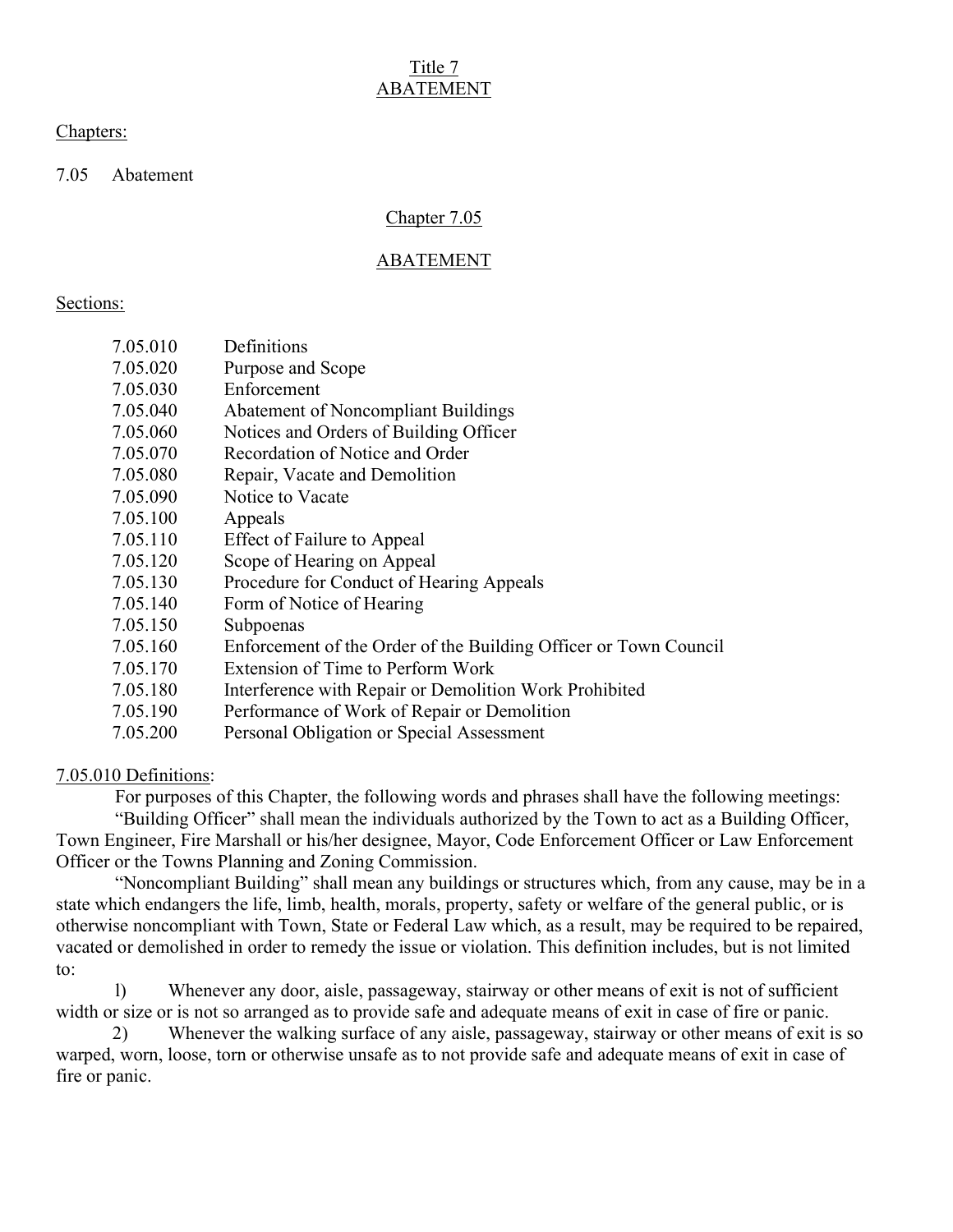3) Whenever the stress in any materials, member or portion thereof, due to all dead and live loads, is more than one and one half times the working stress or stresses allowed in the Building Code for new buildings of similar structure, purpose or location.

 4) Whenever any portion thereof has been damaged by fire, earthquake, wind, flood or by any other cause, to such an extent that the structural strength or stability thereof is materially less than it was before such catastrophe and is less than the minimum requirements of the Building Code for new buildings of similar structure, purpose or location.

 5) Whenever any portion or member or appurtenance thereof is likely to fail, or to become detached or dislodged, or to collapse and thereby injure persons or damage property.

 6) Whenever any portion of a building, or any member, appurtenance or ornamentation on the exterior thereof is not of sufficient strength or stability, or is not so anchored, attached or fastened in place so as to be capable of resisting a wind pressure of one half of that specified in the Building Code for new buildings of similar structure, purpose or location without exceeding the working stress permitted in the Building Code for such buildings.

 7) Whenever any portion thereof has cracked, warped, buckled or settled to such an extent that walls or other structural portions have materially less resistance to winds or earthquakes than is required in the case of similar new construction.

 8) Whenever the building or structure, or any portion thereof, because of (i) dilapidation, deterioration or decay; (ii) faulty construction; (iii) the removal, movement or instability of any portion of the ground necessary or the purpose of supporting such building (iv) the deterioration, decay or inadequacy of its foundation; or (v) any other cause, is likely to partially or completely collapse.

 9) Whenever, for any reason, the building or structure, or any portion thereof is manifestly unsafe for the purpose for which it is being used.

 10) Whenever the exterior walls or other vertical structural members list, lean or buckle to such an extent that a plumb line passing through the center of gravity does not fall inside the middle one third of the base.

 11) Whenever the building or structure, exclusive of the foundation, shows 33 percent or more damage or deterioration of its supporting member or members, or 50 percent damage or deterioration of its non-supporting members, enclosing or outside walls or coverings.

 12) Whenever a building or structure has been so damaged by fire, wind, earthquake or flood, or has become so dilapidated or deteriorated as to become (i) an attractive nuisance to children, (ii) a harbor for vagrants, criminals or immoral persons; or as to (iii) enable persons to resort thereto for the purpose of committing unlawful or immoral acts.

 13) Whenever any building or structure has been constructed, exists or is maintained in violation of any specific requirement or prohibition applicable to such building or structure provided by the building regulations of this Town, as specified in the Building code or Housing Code, or of any law or ordinance of this state or Town relating to the condition, location or structure of buildings.

 14) Whenever any building or structure which, whether or not erected in accordance with all applicable laws and ordinances, has in any non-supporting part, member or portion less than 50 percent, or in any supporting part, member or portion less than 66 percent of the (i) strength, (ii) fire-resisting qualities or characteristics, or (iii) weather-resisting qualities or characteristics required by law in the case of a newly constructed building of like areas, height and occupancy in the same location.

 15) Whenever a building or structure, used or intended to be used for dwelling purposes, because of inadequate maintenance, dilapidation, decay, damage, faulty construction or arrangement, inadequate light, air or sanitation facilities, or otherwise, is determined by the health officer to be unsanitary, unfit for human habitation or in such a condition that is likely to cause sickness or disease.

 16) Whenever any building or structure, because of obsolescence, dilapidated condition, deterioration, damage, inadequate exits, lack of sufficient fire-resistive construction, faulty electric wiring, gas connections or heating apparatus, or other cause, is determined by the fire marshal to be a fire hazard.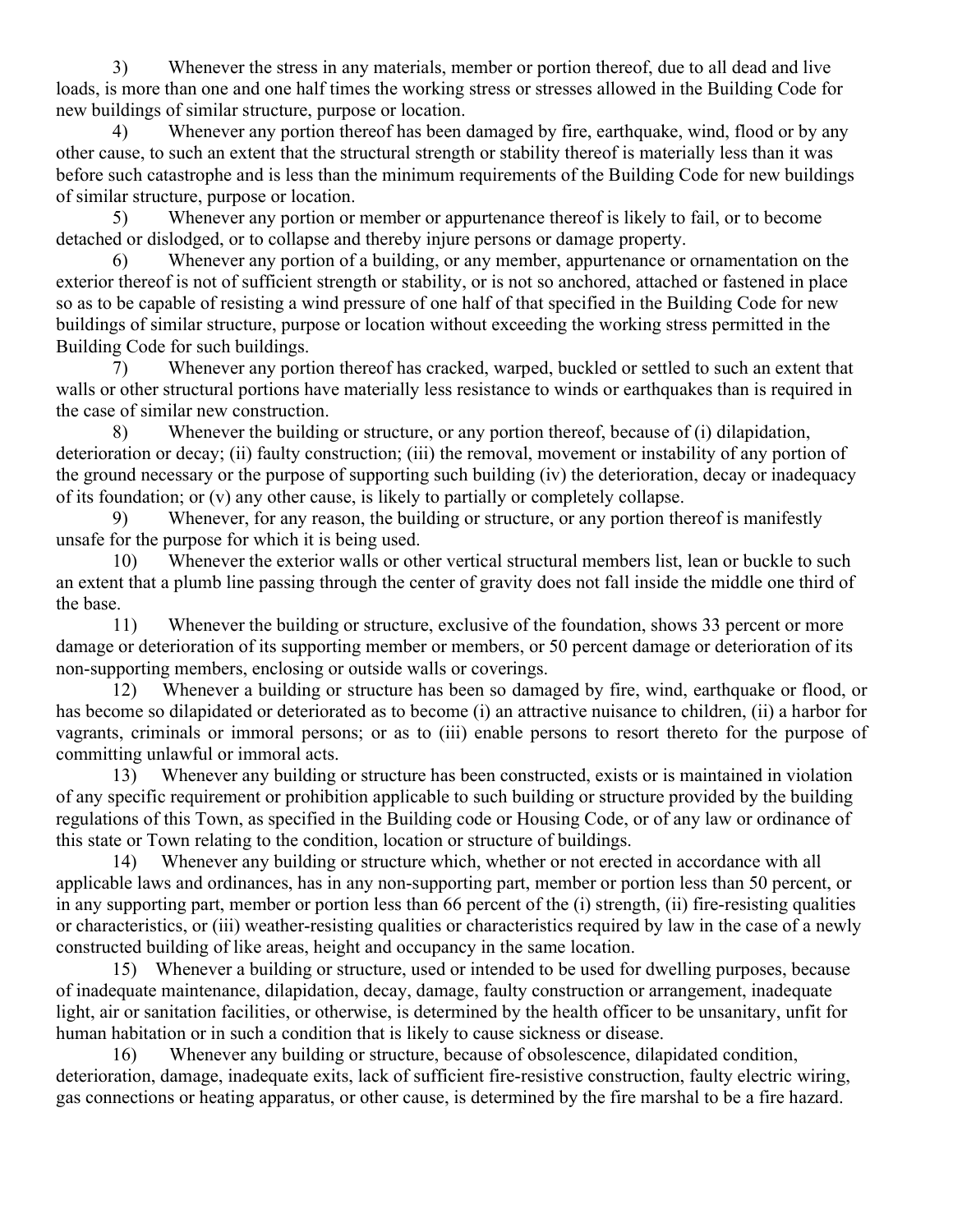17) Whenever any portion of a building or structure remains on a site after the demolition or destruction of the building or structure or whenever any building or structure is abandoned for a period in excess of six months so as to constitute such building or portion thereof an attractive nuisance or hazard to the public.

7.05.020 Purpose and Scope - It is the purpose of this code to provide a just, equitable and practicable method, to be cumulative with and in addition to, any other remedy provided by the Building Code, Housing Code or otherwise available at law, whereby noncompliant buildings may be required to be repaired, vacated or demolished. The provisions of this code shall apply to all noncompliant buildings which are now in existence or which may hereafter become noncompliant buildings in this jurisdiction.

#### 7.05.030 Enforcement

 a. Administration - The building officers are all individually and collectively authorized to enforce the provisions of this code and are authorized to make inspections and take any actions as may be required or desirable to enforce the provisions of this code.

 b. Right of Entry - Whenever necessary to make an inspection to enforce any of the provisions of this code, or whenever the building Officer has reasonable cause to believe that there exists in any building or upon any premises any condition or code violation which makes such building or premises unsafe, dangerous or hazardous, the Building Officer or his authorized representative may enter such building or premises at all reasonable times to inspect the same or to perform any duty imposed upon the Building Officer by this code, provided that if such building or premises be occupied, he shall first present proper credentials and request entry; and if such building or premises be unoccupied, he shall first make a reasonable effort to locate the owner or other persons having charge or control of the building or premises and request entry. If such entry is refused, the Building Officer or his authorized representative shall have recourse to every remedy provided by law to secure entry.

#### 7.05.040. Abatement of Noncompliant Buildings

All buildings or portions thereof which are determined after inspection by the Building Officer to be dangerous as defined in this code are hereby declared to be public nuisances and shall be abated by repair, rehabilitation, demolition or removal in accordance with the procedures specified in this Chapter.

#### 7.05.060 Notices and Orders of Building Officer

 1. Commencement of Proceedings - Whenever a building officer has inspected or caused to be inspected any building or has found and determined that such building is a noncompliant building; they shall commence proceedings to cause the repair, vacation or demolition of the building.

 2. Notice and Order - The Building Officer shall issue a notice and order directed to the record owner of the building or property. The notice and order shall contain:

 a. The street address and a legal description sufficient for identification of the premises upon which the building is located.

 b. A statement that the Building Officer has found the building to be noncompliant with a brief and concise description of the conditions found to render the building noncompliant.

c. A statement of the action required to be taken as determined by the building officer.

 (i) If the Building Officer has determined that the building or structure must be repaired, the order shall require that all required permits be secured therefore and the work physically commenced within such time (not to exceed 30 days from the date of the order) and completed within such time as the building official shall determine is reasonable under all of the circumstances.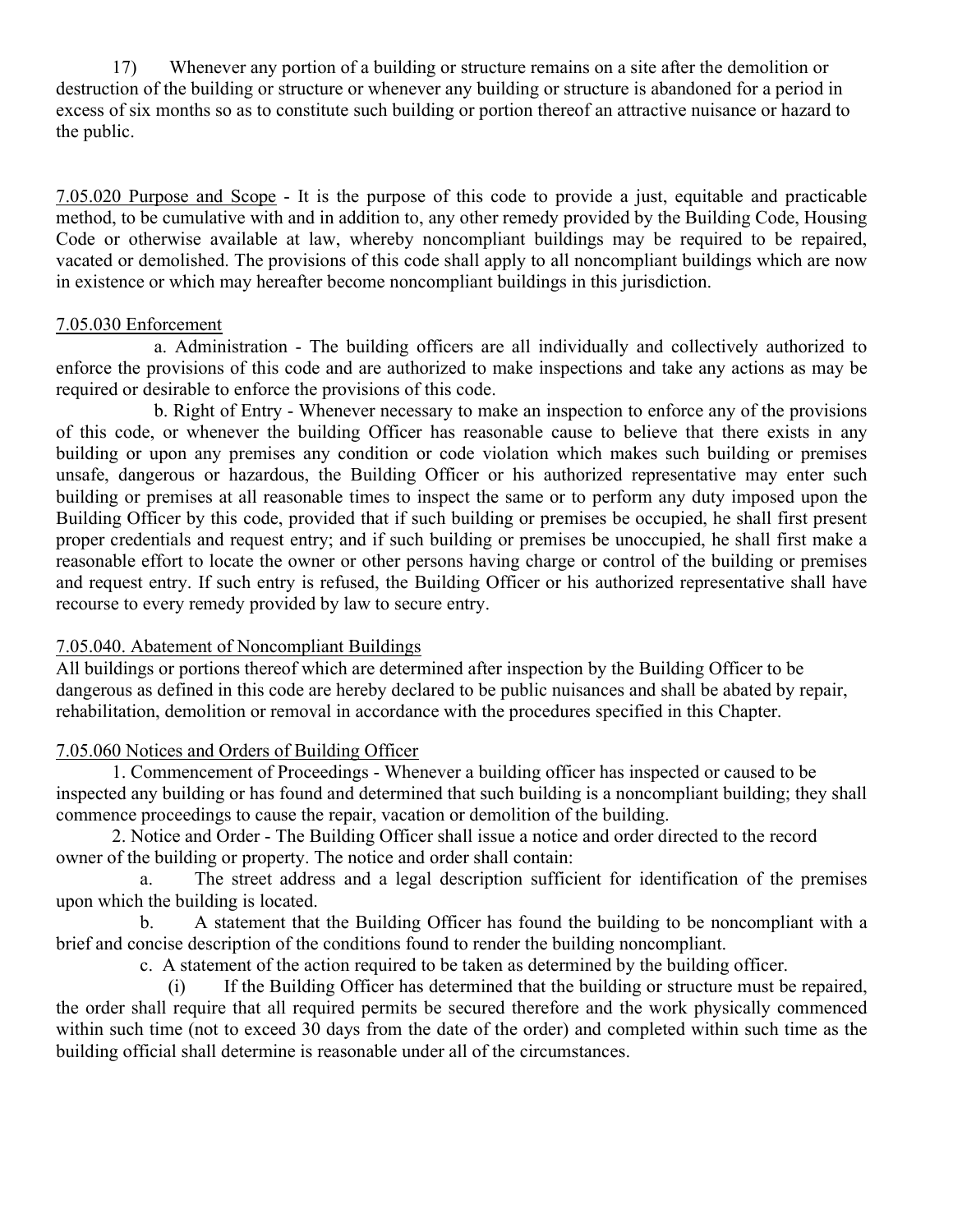(ii) If the Building Officer has determined that the building or structure must be vacated, the order shall require that the building or structure shall be vacated within a time certain from the date of the order as determined by the Building Officer to be reasonable.

 (iii) If the Building Officer has determined that the building or structure must be demolished, the order shall require that the building be, vacated within such time as the Building Officer shall determine is reasonable (not to exceed 30 days from the date of the order); that all required permits be secured therefore within 15 days from the date of the order, and that the demolition be completed within such time as the Building Officer shall determine is reasonable.

 d. Statements advising that if any required repair or demolition work (without vacation also being required) is not commenced within the time specified, the building official

 (i) will order the building vacated and posted to prevent further occupancy until the work is completed, and

 (ii) may proceed to cause the work to be done and charge the costs thereof against the property or its owner.

e. Statements advising

 (i) that any person having any record title or legal interest in the building may appeal from the notice and order of any action of the Building Officer to the Town Council, provided the appeal is made in writing as provided in this code and filed with the Building Officer within 30 days from the date of service of such notice and order; and

 (ii) that failure to appeal will constitute a waiver of all right to an administrative hearing and determination of the matter.

 3. Service of Notice and Order - The notice and order, and any amended or supplemental notice and order, shall be served upon the record owner and posted on the property; and one copy thereof shall be served on each of the following if known to the Building Officer or disclosed from the official public records;

(i) the holder of any mortgage or deed of trust or other lien or encumbrance of record;

(ii) the owner or holder of any lease of record; and

 (iii) the holder of any other estate or legal interest of record in or to the building or the land on which it is located.

The failure of the Building Officer to serve any person required herein to be served shall not invalidate any proceedings hereunder as to any other person duly served or relieve any such person from any duty or obligation imposed on him by the provision of this section.

 4. Method of Service - Service of the notice and order shall be made upon all persons entitled thereto either personally or by mailing a copy of such notice and order by certified mail, postage prepaid, return receipt requested, to each such person at his address as it appears on the last equalized assessment roll of the county or as known to the Building Officer. If no address of any such person so appears or is unknown to the Building Officer, then a copy of the notice and order shall be so mailed, addressed to such person at the address of the building involved in the proceedings. The failure of any person to receive such notice shall not affect the validity of any proceedings taken under this section Service by certified mail in the manner herein provided shall be effective on the date of mailing.

 5. Proof of Service - Proof of service of the notice and order shall be certified to at the time of service by a written declaration under penalty of perjury executed by the persons effecting service, declaring the time, date, and manner in which service was made. The declaration, together with any receipt card returned in acknowledgment of receipt by certified mail shall be affixed to the copy of the notice and order retained by the Building Officer.

#### 7.05.070 Recordation of Notice and Order

If compliance is not had with the order within the time specified therein, and no appeal has been properly and timely filed, the Building Officer shall file in the office of the county recorder a certificate describing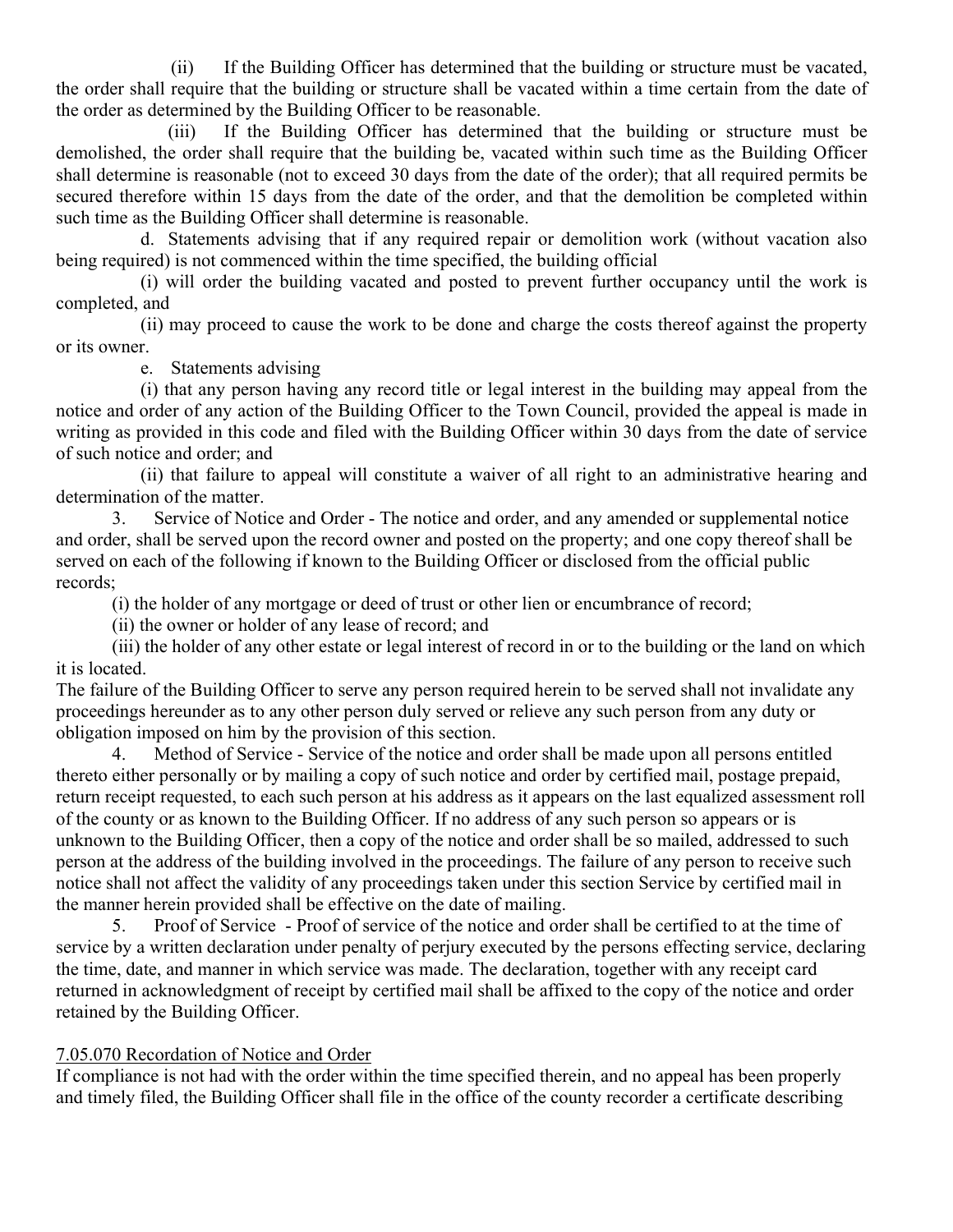the property and certifying (i) that the building is a dangerous building and (ii) that the owner has been so notified. Whenever the corrections ordered shall thereafter have been completed or the building demolished so that it no longer exists as a dangerous building on the property described in the certificate, the Building Officer shall file a new certificate with the county recorder certifying that the building has been demolished or all required corrections have been made so that the building is no longer dangerous, whichever is appropriate.

#### 7.05.080 Repair, Vacate and Demolition

The following standards shall be followed by the Building Officer (and by the Town Council if an appeal is taken) in ordering the repair, vacation or demolition of any dangerous building or structure.

 1. A building declared a noncompliant building under this ordinance either shall be required to be in accordance with the current building code or shall be demolished at the option of the building owner.

 2. If the building or structure is in such condition as to make it immediately to the life, limb, property or safety of the public or its occupants, it shall be vacated.

# 7.05.090 Notice to Vacate

1. Posting - Every notice to vacate shall, in addition to being served as provided in this Chapter, be posted at or upon each exit of the building and shall be in substantially the following form:

# DO NOT ENTER UNSAFE TO OCCUPY It is a misdemeanor to occupy this building, or to remove or deface this notice

Building Officer Town of Marbleton

2. No person shall remain in or enter any building, which has been so posted, except that entry may be made to repair, demolish or remove such building under permit. No person shall remove or deface any such notice after it is posted until the required repairs, demolition or removal have been completed and a Certificate of Occupancy issued pursuant to the provisions of the Building Code. Violation of this provision constitutes a misdemeanor punishable by a fine not to exceed \$750.00 and/or incarceration up to six months.

# 7.05.100 Appeals

 1. In order to provide for reasonable interpretation of the provisions of this code and to hear appeals provided for hereunder, the Town Council is designated as the board of appeal for any provision of this Chapter, except for criminal proceedings which shall utilize the general appellate procedure for such actions.

 2. Any person entitled to service herein may appeal from any notice and order or any action of the Building Officer under this code by filing at the office of the Building Officer a written appeal containing:

a. A heading in the words: "Before the Town Council of the Town of Marbleton".

b. A caption reading: "Appeal of example and positivity properties all properties of all behavior of all behavior of all behavior of all behavior of all behavior of all behavior of all behavior of all behavior of all behav appellants participating in the appeal.

 c. A brief statement setting forth the legal interest of each of the appellants in the building or the land involved in the notice and order.

 d. A brief statement in ordinary and concise language of the specific order or action protested, together with any material facts claimed to support the contentions of the appellant.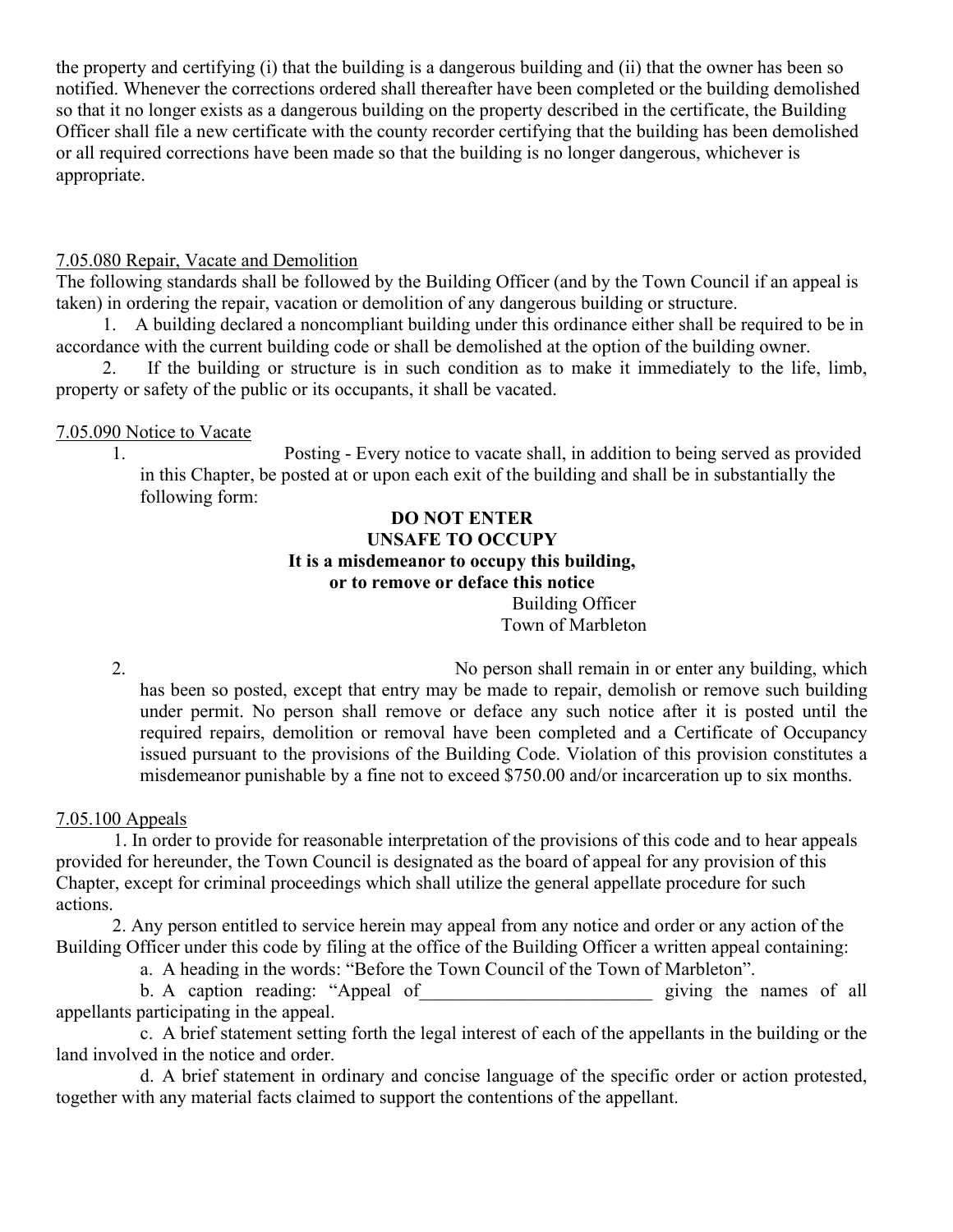e. A brief statement in ordinary and concise language of the relief sought and the reasons why it is claimed the protested order or action should be reversed, modified or otherwise set aside.

f. The signatures of all parties named as appellants and their official mailing addresses.

 g. The verification (by declaration under penalty of perjury) of at least one appellant as to the truth of the matters stated in the appeal.

The appeal shall be filed within 30 days from the date of the service of such order or action of the Building Officer; provided, however, that if the building or structure is in such condition as to make it immediately dangerous to the life, limb, property or safety of the public or adjacent property and is ordered vacated and is posted in accordance with the code herein, such appeal shall be filed within 10 days from the date of the service of the notice and order of the Building Officer

 3. Upon receipt of any appeal filed pursuant to this section, the Building Officer shall present it at the next regular or special meeting of the Town Council.

 4. Scheduling and Noticing Appeal for Hearing - As soon as practicable after receiving written appeal, the Town Council shall fix a date, time and place for the hearing of the appeal by the board. Such date shall be not less than 10 days nor more than 60 days from the date the appeal was filed with the Building Officer. Written notice of the time and place of the hearing shall be given at least 10 days prior to the date of the hearing to each appellant by the secretary of the board either by causing a copy of such notice to be delivered to the appellant personally or by mailing a copy thereof, postage prepaid, addressed to the appellant at his address shown on the appeal.

# 7.05.110 Effect of Failure to Appeal

Failure of any person to file an appeal in accordance with the provisions of this Section shall constitute a waiver of his right to an administrative hearing and adjudication of the notice and order or any portion thereof.

#### 7.05.120 Scope of Hearing on Appeal

Only those matters or issues specifically raised by the appellant shall be considered in the hearing on the appeal.

# 7.05.130 Procedure for Conduct of Hearing Appeals

 1. Hearing Examiners - The Mayor or designee shall conduct appellate hearings as examiner. The examiner hearing the case shall exercise all powers relating to the conduct of hearings until it is submitted by him to the Council for decision.

 2. Record - A record of the entire proceedings shall be made by tape recording or by any other means of permanent recording determined to be appropriate by the board.

 3. Oaths-Certification - In any proceedings under this chapter, the board, any board member, or the hearing examiner has the power to administer oaths and affirmations and to certify to official acts.

 4. Reasonable Dispatch - The board and its representatives shall proceed with reasonable dispatch to conclude any matter before it. Due regard shall be shown for the convenience and necessity of any parties or their representatives.

# 7.05.140 Form of Notice of Hearing

The notice to appellant shall be substantially in the following form, but may include other information: "You are hereby notified that a hearing will be held before (the Town Council or name of hearing examiner) at at all on the day of , the hour of , upon the notice and order served upon you. You may be present at the hearing. You may be, but need not be, represented by counsel. You may present any relevant evidence and will be given full opportunity to cross-examine all witnesses testifying against you. You may request the issuance of subpoenas to compel the attendance of witnesses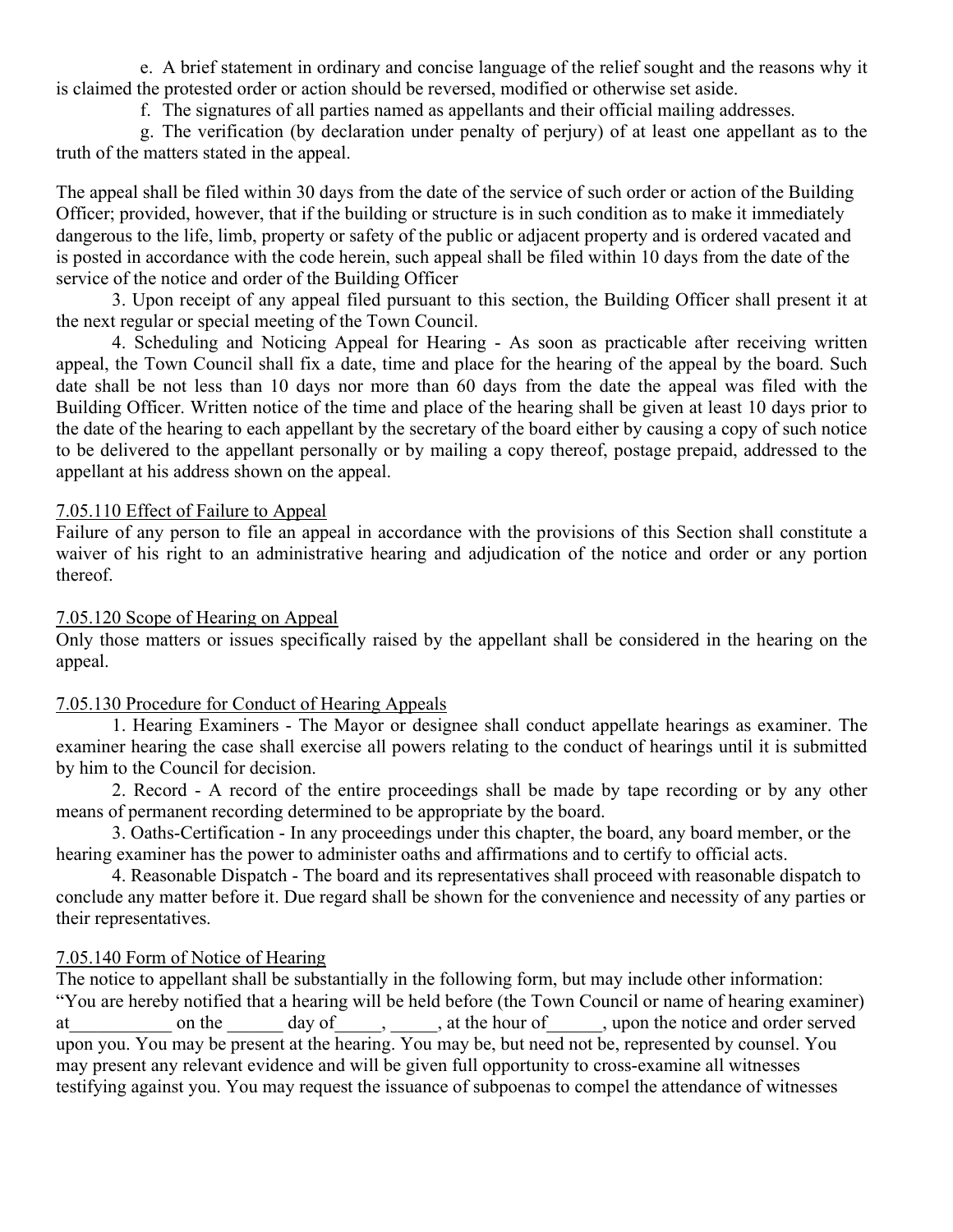and the production of books, documents or other things by filing an affidavit therefore with (Town Council or name of hearing examiner.)

### 7.05.150 Subpoenas

 1. Filing of Affidavit - The board or examiner may obtain the issuance and service of a subpoena for the attendance of witnesses or the production of other evidence at a hearing upon the request of a member of the board or upon the written demand of any party. The issuance and service of such subpoena shall be obtained upon the filing of an affidavit therefore which states the name and address of the proposed witness; specifies the exact things sought to be produced and the materiality thereof in detail to the issues involved; and states that the witness has the desired things in his possession or under his control. A subpoena need not be issued when the affidavit is defective in any particular.

 2. Penalties - Any person who refuses without lawful excuse to attend any hearing or to produce material evidence in his possession or under his control as required by any subpoena served upon such person as provided for herein shall be guilty of a misdemeanor.

# 7.05.160 Enforcement of the Order of the Building Officer or Town Council

 1. General - After any order of the Building Officer or the Town Council made pursuant to this code shall have become final, no person to whom any such order is directed shall fail, neglect or refuse to obey any such order. Any such person who fails to comply with any such order is guilty of a misdemeanor punishable by a fine up to \$750.00 and/or up to six months incarceration.

 2. Failure to Obey Order - If, after any order of the Building Officer or Town Council made pursuant to this code has become final, the person to whom such order is directed shall fail, neglect or refuse to obey such order, the Building Officer may (i) cause such person to be prosecuted under subsection I of this section and/or (ii) institute any appropriate action to abate such building as a public nuisance.

 3. Failure to Commence Work - Whenever the required repair or demolition is not commenced within thirty (30) days after any final notice and order issued under this code become effective:

 a. The Building Officer shall cause the building described in such notice and order to be vacated by posting at each entrance thereto a notice reading:

### NONCOMPLIANT BUILDING DO NOT OCCUPY It is a misdemeanor to occupy this building, or to remove or deface this notice. Building Officer of the Town of Marbleton

 b. No person shall occupy any building, which has been posted as specified in this subsection. No person shall remove or deface any such notice so posted until the repairs, demolition or removal ordered by the Building Officer have been completed and a Certificate of Occupancy issued pursuant to the provisions of the Building Code.

 c. The Building Officer may, in addition to any other remedy herein provided, cause the building to be repaired to the extent necessary to correct the conditions which render the building dangerous as set forth in the notice and order; or, if the notice and order required demolition, to cause the building to be sold and demolished or demolished and the materials, rubble and debris there from removed and the lot cleaned. Any such repair or demolition work shall be accomplished and the cost thereof paid and recovered in the manner hereinafter provided in this code. Any surplus realized from the sale of any such building, or from the demolition thereof, over and above the cost of demolition and of cleaning the lot, shall be paid over to the person or persons lawfully entitled thereto.

# 7.05.170 Extension of Time to Perform Work

Upon receipt of an application from the person required to conform to the order and an agreement by such person that he will comply with the offer if allowed additional time, the Building Officer may, in his